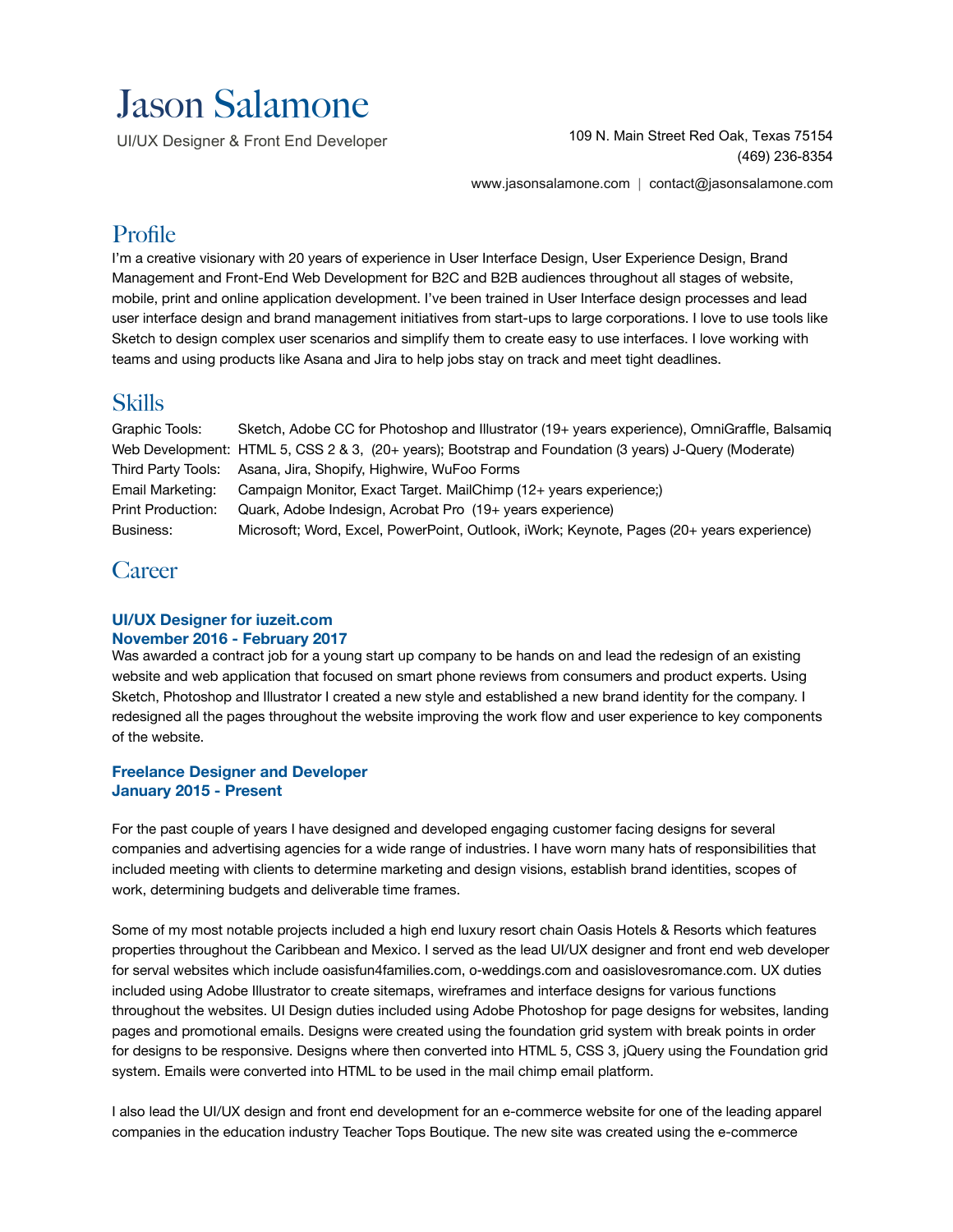platform shopify and Adobe Illustrator was used to create wireframes and site maps to establish the site's architecture. Adobe Photoshop was used for the UI design and front end development was created using HTML 5,

# Jason Salamone

[www.jasonsalamone.com](http://www.jasonsalamone.com)

### (Career continued)

CSS 3, jQuery and shopify's liquid code to customize a theme template. In addition to the website I also accomplished the following:

- Created a new logo using Illustrator and established a brand identity that would connect with a female audience
- Establish a social media presence through Facebook and Instagram, created ads in Photoshop and posted ads.
- Created all marketing materials for print and digital platforms using Illustrator, Photoshop, Indesign and utilized mail chimp for all the HTML email marketing.
- Created t-shirt designs in Adobe Illustrator, one of which has become the #1 selling t-shirt for the company.
- Open new revenue streams by focusing on the marketing for custom and bulk orders for school and business.
- Introduce new features such as online order forms that lets the user personalize a shirt. These efforts lead to many new orders with schools and businesses across the country and vastly improved search engine rankings.

In addition to these two clients I have worked with a range of clients that consisted of start ups to established companies who needed design make overs for print and web. I have been able to provide leadership to design and conceptualize effective marketing collateral that help business development and meet business goals through forward thinking designs and strategies.

### **Senior UI/UX Designer for Harland Clarke August 2014 - December2015**

Working remotely in an Agile environment I lead the UI design to overhaul the design of an existing web application which allow users to design their own cards, stationery and variety of other products online. The application was designed to be responsive and implemented across many different websites that included expressionary.com, Walmart Stationery, BJ's Stationery and iprint.com. Main responsibilities and accomplishments included:

- Worked with UX designer to create sitemaps, work flow processes, wireframes and prototypes for the web application using Balsamiq Mockups.
- Lead the interactive and interface design for the web application using Adobe Photoshop
- Created a new unified style for the web application template including all elements such as colors, fonts, form elements, and icons. Designs were created using Adobe Photoshop and converted to CSS.
- Collaborated back and forth with back end development team to ensure designs remain intact throughout the development life cycle.

#### **SeniorUser Experience Engineer for Simpli.fi December 2013 - August 2014**

Simpli.fi, a digital advertising company generating \$20 million plus dollars a year, asked me to come on board to recreate user-centered designs for they're existing web application with careful consideration for business requirements, user feedback and usability findings. The web application consisted of a user interface that allow users to create and view their status of online advertising campaigns, set budgets, view analytics, design banner ads and a wide variety of other task on their computer, tablet or mobile phone. My main responsibilities and accomplishments included: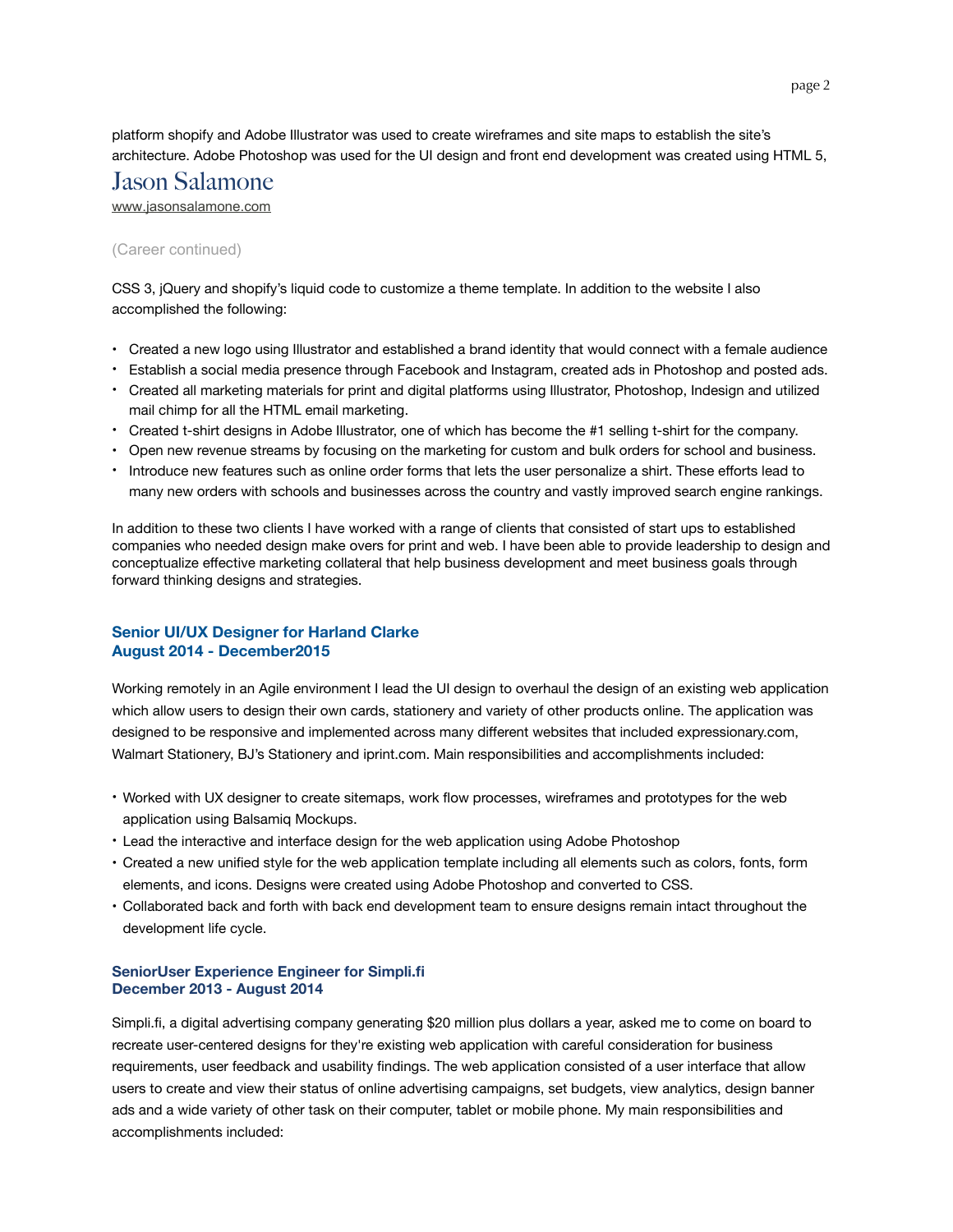# Jason Salamone

[www.jasonsalamone.com](http://www.jasonsalamone.com)

#### (Career continued)

- My first task was to work through sprints to review current platform and research competitor's platforms to strategize UX improvements and the architecture throughout the web application platform and ad designer tool.
- Created sitemaps, wireframes and page layouts in Balsamiq Mockups for user interface layouts.
- Designed the architecture of a new navigation scheme for web and mobile platforms throughout the entire web app that introduce easier navigation and improved work flow for the user.
- Created the user interface design in Adobe Photoshop for all screens of the web app.
- Utilized Adobe Illustrator and Photoshop to designed the interface for an online design tool that let customers create their own banner ads.

#### **Senior UI Designer and Front End Web Developer for Aviall (A Boeing Company) May 2008 – October 2013**

Brought on board to be the lead UI designer and front end developer for Aviall's e-commerce website which at the time contained over two million parts. The original site consisted of highly complex user experiences that had to be simplified for a quicker and more efficient buying experience. Working with business managers, sales teams, and programmers I designed and developed user experiences that improved many important aspects of Aviall's e-commerce website. Key Accomplishments included:

- Was recognized by the company for playing a major role that increased first year sales growth from \$300 million to \$400 million following the site redesign. Sales continue to grow to \$500+ million over the next few years.
- Created wireframes and work flow designs in OmniGraffle to established intuitive navigation methods to minimize the number of click throughs in the shopping cart screen that resulted in a faster check-out process.
- Based on feedback from customer surveys and in-depth interviews with sales team I introduced and designed features that improved user experience within the advanced search tool making it faster to find products.
- Created site maps, wireframes and designs for micro-sites in Adobe Illustrator and Photoshop that landed \$100 plus million dollar government contracts for the company.
- Lead the strategy and created designs in Adobe Photoshop for Avail's first corporate website.

# **Senior UI Designer for Match.com**

### **July 2007 – May 2008**

My role at match.com was to solely focus on user interface design utilizing Adobe Illustrator and Photoshop that improve the user experience for some of the most important aspects of the match.com website.I worked with a team that recreated the site's architecture and re-designed the web site's photo manager tool that generated 3 million dollars in revenue. Working in OmniGraffle and Photoshop I redesigned the interfaces for Match Instant Messenger, Match Mobile and AOL's Dating site that improved subscription conversions across the site.

### **Senior Graphic Designer and Front End Developer for Sabre Holdings, Inc.**

#### **March 2005 – July 2007**

Was chosen from several candidates to provide design and art direction for two new marketing agencies within the Sabre Holdings organization. Working in tandem with the marketing team we created concepts for ad campaigns for Carnival Cruise Lines, Royal Caribbean Cruise Lines, Funjet Vacations, American Airlines, and Walt Disney World to name a few. Once a concept for an ad campaign was conceived I was tasked to create designs using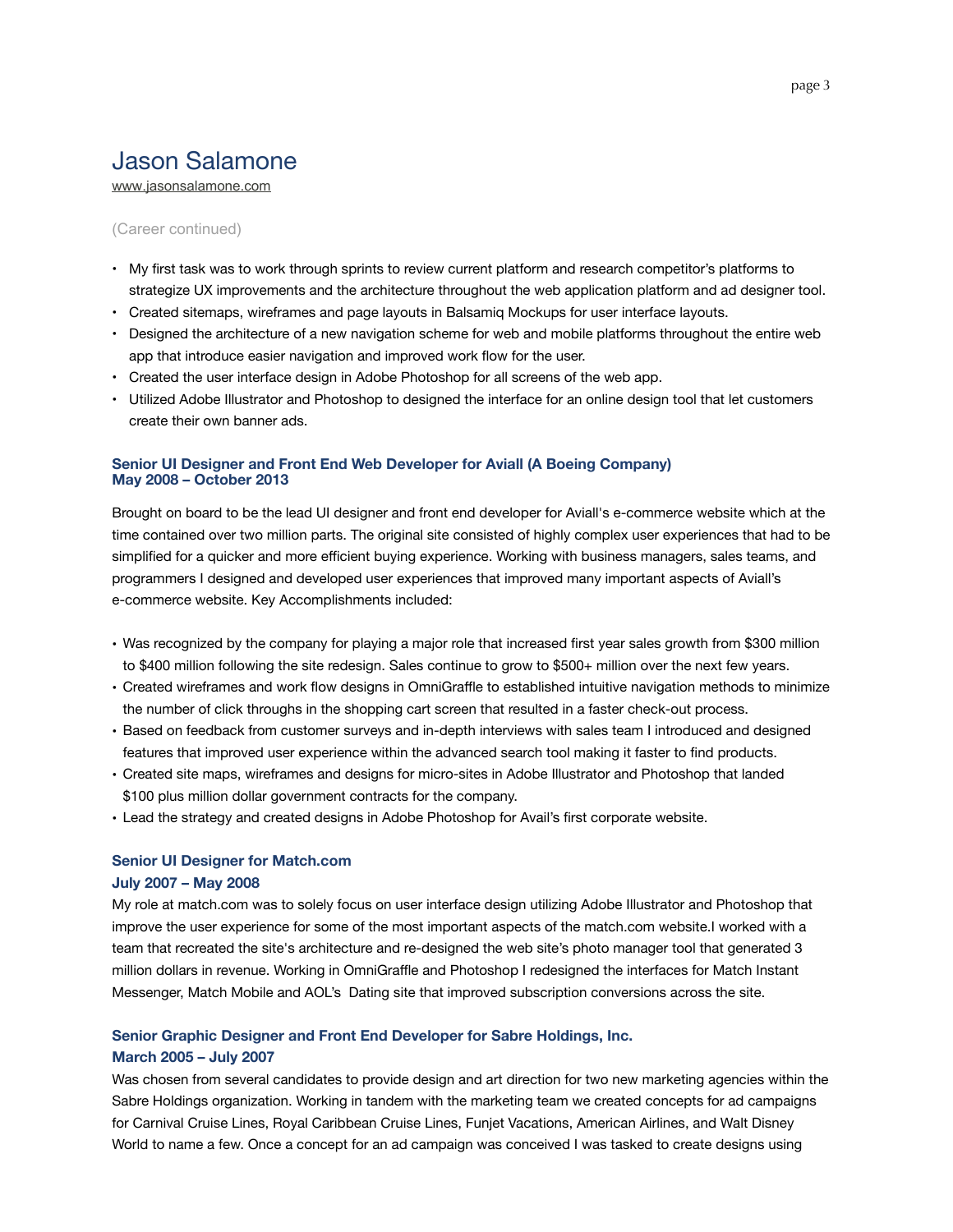# Jason Salamone

[www.jasonsalamone.com](http://www.jasonsalamone.com)

#### (Career continued)

Adobe Photoshop, Illustrator, Quark Express, HTML and CSS for printed and digital marketing materials, HTML promotional landing pages and e-mail campaigns. Key Accomplishments included:

• Created and designed award winning package designs in Illustrator and Photoshop for themed marketing campaigns for Carnival Cruise Lines.

• Designed and developed corporate web sites for the Jurni and Nexion divisions using Photoshop, HTML, CSS and jQuery as well as all the graphics and marketing material for the company's yearly conference.

• Worked with vendor shipshapes.com to create uniquely shape post cards in Illustrator and Photoshop for various ad campaigns.

• Design email campaigns in Photoshop and converted designs in HTML utilizing Exact Target e-mail platform.

#### **Senior Web and Graphic Designer for Physician's Education Resource/Cancer Information Group October 2000 – March 2005**

I was originally brought on board for a senior graphic designer position. When the company learned I was about to graduate with my web developer certification through Baylor University it turned into the opportunity to help establish a web department from the ground up. I quickly earned my role as the lead UI designer and front-end web developer for two of the top cancer research companies in the United States. The department quickly grew and I supervised a web team that consisted of two developers and a staff of medical writers to meet tight deadlines for four different departments. I was tasked with taking all the printed publications and convert them into HTML to create an online publication website. I was responsible for coordinating the full range of project development from the initial site architecture to UI/UX design to front-end coding for all the company's websites and e-mail campaigns. Some key accomplishments included:

• Created the entire UI Design for the entire PER website using Adobe Illustrator and Photoshop.

- Introduced new revenue streams by developing an online registration system for various company web sites.
- Designed and developed a web site in Adobe Photoshop and Dreamweaver for a national consumer magazine www.curetoday.com.
- Converted all of company's publications to a web format utilizing XML, HTML and CSS.
- Created HTML e-mail campaigns in Adobe Photoshop resulting in increased awareness of company.
- Won multiple company awards for outstanding dedication and performance.

#### **Web and Graphic Designer for Southwestern University June 1999 - October 2000**

Southwestern University is where I cut my teeth as a lead designer. I came into the job with a good understanding of graphic design and web development, but l did not have a lot of experience in leading the creative process. Working directly with the school's marketing coordinator I quickly learned the ropes of project management and coordinating schedules and deadlines. I designed a variety of ads, brochures, web sites and a 18 page quarterly magazine using Adobe Illustrator, Photoshop and QuarkExpress. After the first publication of the magazine I took over all the duties for the magazine. I worked with various departments to select topics and stories that would appear in the magazine and worked with writers and proofreaders to maintain a tight production schedule. I was also required to do all the prepress work to create print ready files that was sent off to a commercial printer.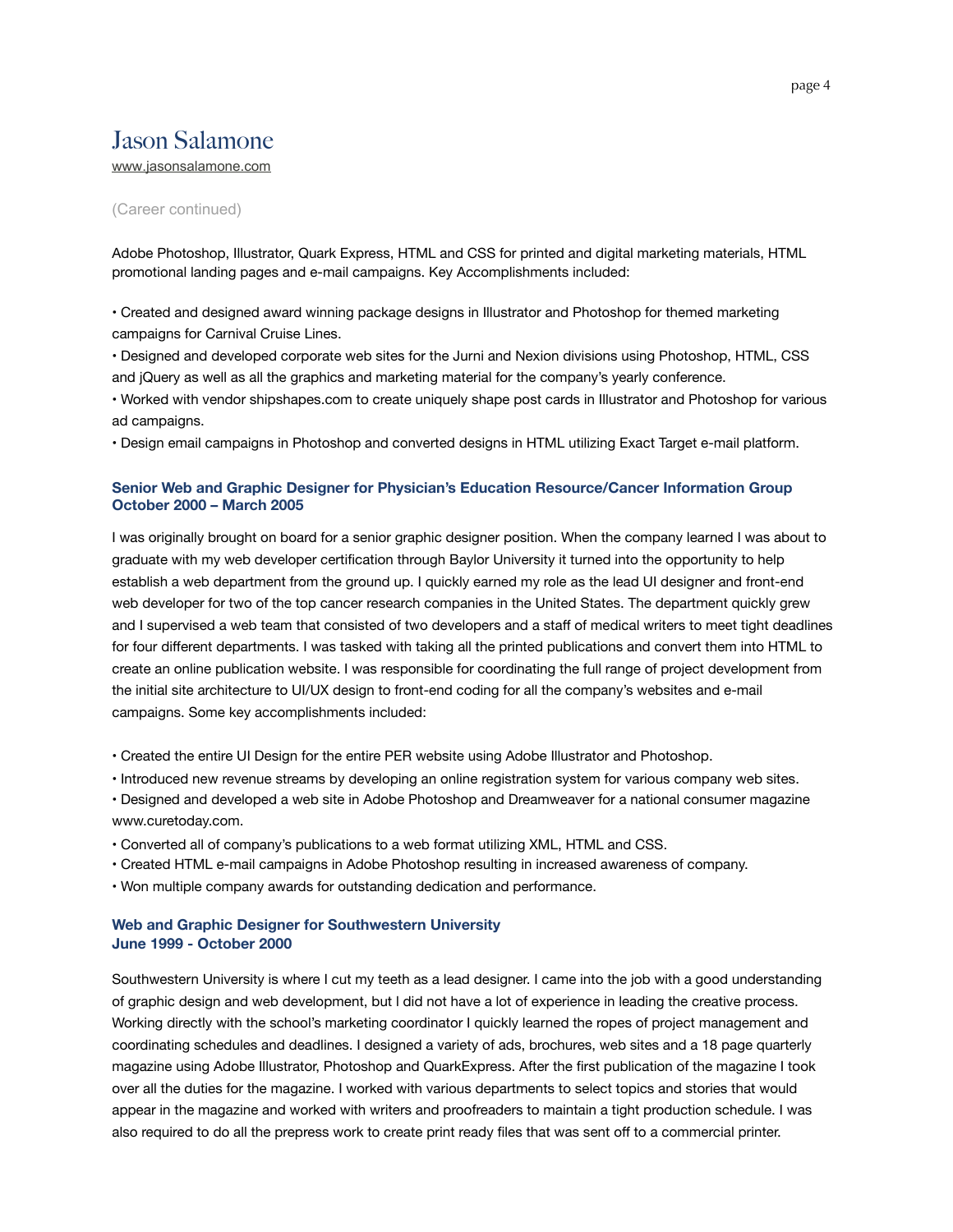### **Advertising and Promotions Manager for Printing Research Inc. January 1999 - June 1999**

My main responsibility was to coordinate and manage the trade show booth for the company at trade shows across the United States. I worked with contractors on site to supervise the setting up and dismantling of the trade show booth and assisted sales managers in the booth. I also had the opportunity to get my first taste of creating a variety of ads and graphics in Photoshop and Illustrator for a major marketing campaign and assisted in creating graphics for the company's trade show booth. This was also my first experience in learning the process of creating a major corporate website. I sat in on meetings that involved the planning and creating the architecture of the site and had a great teacher working with the senior designer who show me the processes for creating the user interface for the web site. Following his direction I created graphics in Photoshop that appeared on the website.

## **Education**

**Baylor University :: 2000-2001**

• Web Developer Certification

### **American Trades Institute :: 1997-1998**

- Certificate in Graphic Illustration
- Graduated With Honors
- Valedictorian

### **Navarro Jr. College 1994 - 1996**

• Basic Courses Completed

#### **Red Oak High School 1989 - 1993**

• Graduated with High School Diploma